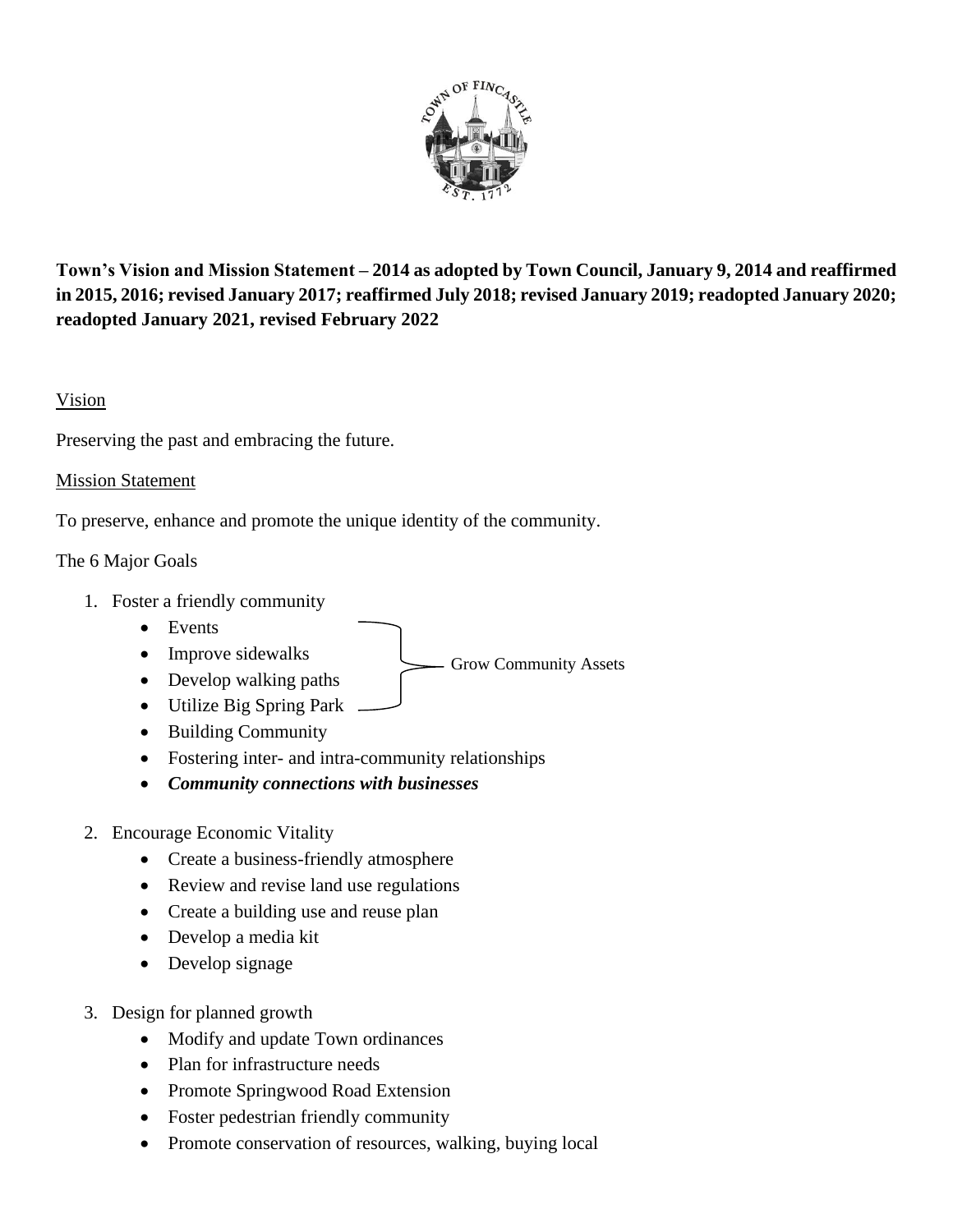- 4. Support community-wide cooperation
	- Work with Botetourt County on projects and programs
	- Promote working with various civic groups (Kiwanis, HFI, Historical Society, Masons, schools and scouts, July 4<sup>th</sup>, Christmas Parade, Open Studios, Big Spring Garden Club, Society to Keep Fincastle Lit, Chamber of Commerce, Farmers Market(?), Together for Troutville, etc.)
	- Foster community involvement by churches
	- Meet with the other Towns regularly
- 5. Promote and capitalize on historic assets and natural resources
	- Historic tour/School
	- Signage, Big Spring, historic homes
	- Lewis and Clark
	- Community garden/park, nature trail
- 6. Provide a high level of services and communications (water and sewer, etc.)
	- Development of maintenance plan
		- − Sidewalks
		- − Water system
		- − Sewer lines
		- − Park maintenance
	- Participate in continued development of private external services (phone, Internet, gas, cable)
	- Improve communications with businesses, residents, fans of Fincastle

## Where do we see Fincastle in the future?

- Thriving
- Diversity of businesses
- Safe sidewalks, Walking community
- Cohesive branding and appearance (businesses, 220 corridor)
- Better connection with citizens, businesses (Quarterly newsletter, posting of minutes and other documents)
- Historic district as focal point
- Use/rehabilitation/redevelopment if existing buildings as they become available
- Environmentally friendly community

Other important issues:

- Springwood Road Extension and traffic patterns/calming
- Fincastle remaining as County Seat
- Making Fincastle a "destination" (tourism and events)
- More use of Town facilities
- Noise pollution/Route 220 traffic
- Preservation of resources:
- Reduction of waste